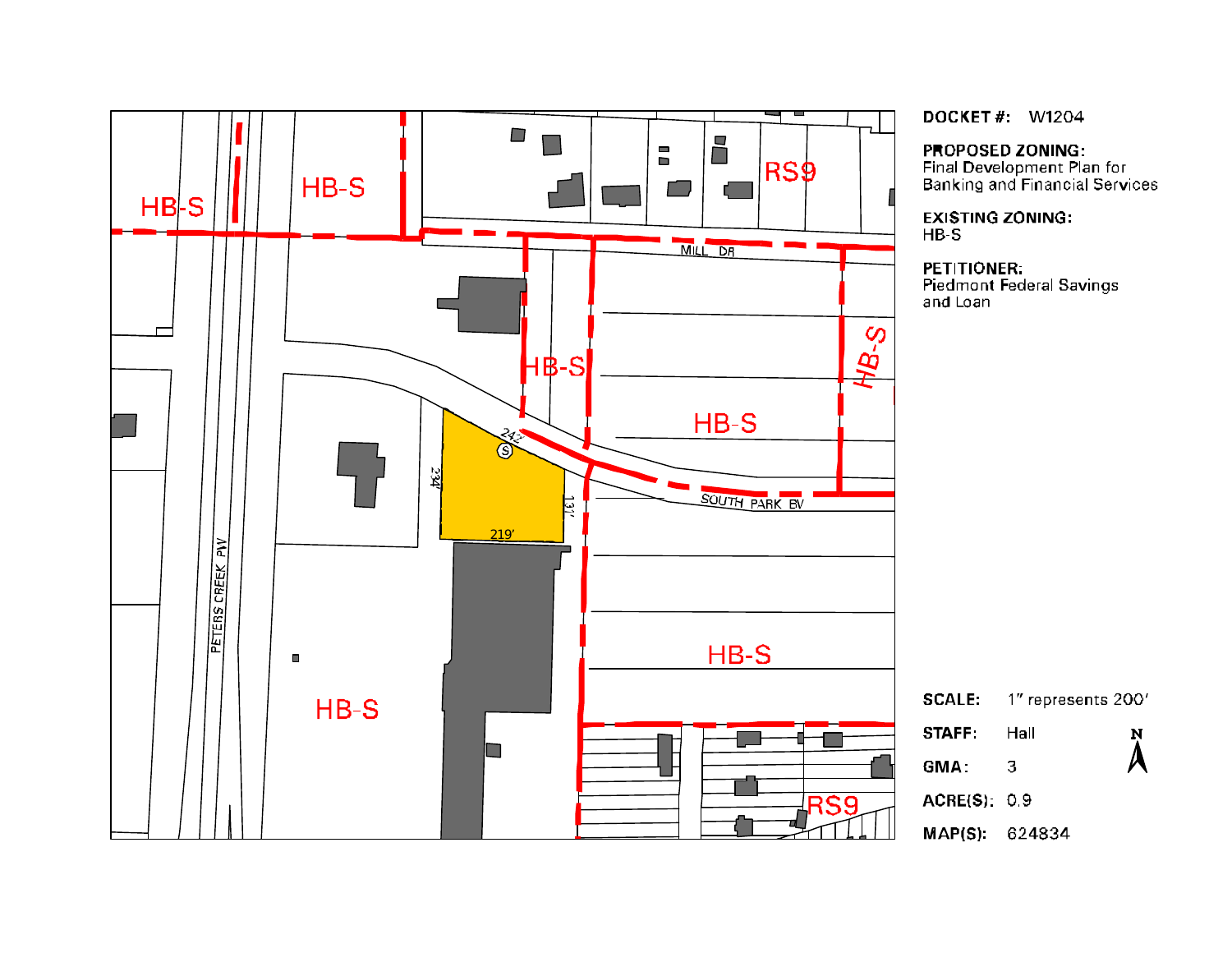#### **ZONING STAFF REPORT**

| <b>DOCKET#</b> | W-1204       |
|----------------|--------------|
| <b>STAFF:</b>  | S. Chad Hall |

Petitioner(s): Piedmont Federal Savings and Loan Ownership: Same

#### **REQUEST**

| From: | HB-S Highway Business District (Multiple Uses including Banking and Financial |
|-------|-------------------------------------------------------------------------------|
|       | Services)                                                                     |
| To:   | Final Development Plan                                                        |

Acreage: 0.9 acre

### **LOCATION**

Street: South side of SouthPark Boulevard east of Peters Creek Parkway. Jurisdiction: City of Winston-Salem. Ward: South.

#### **SITE PLAN**

Proposed Use: Banking and Financial Services Square Footage: 3400 sf Building Height: 1 story Parking: Required: 19; Proposed: 28: Layout: Suburban model Bufferyard Requirements: None Vehicular Use Landscaping Standards Requirements: UDO standards shall apply

#### **PROPERTY SITE/IMMEDIATE AREA**

Existing Structures on Site: There are no existing structures on site. Adjacent Uses: North - HB-S; K&W Cafeteria East - HB-S; Motor Vehicle Body or Paint Shop South - HB-S; Shopping Center West - HB-S; First Union bank

#### **GENERAL AREA**

Character/Maintenance: Well-maintained commercial and business uses. Development Pace: Moderate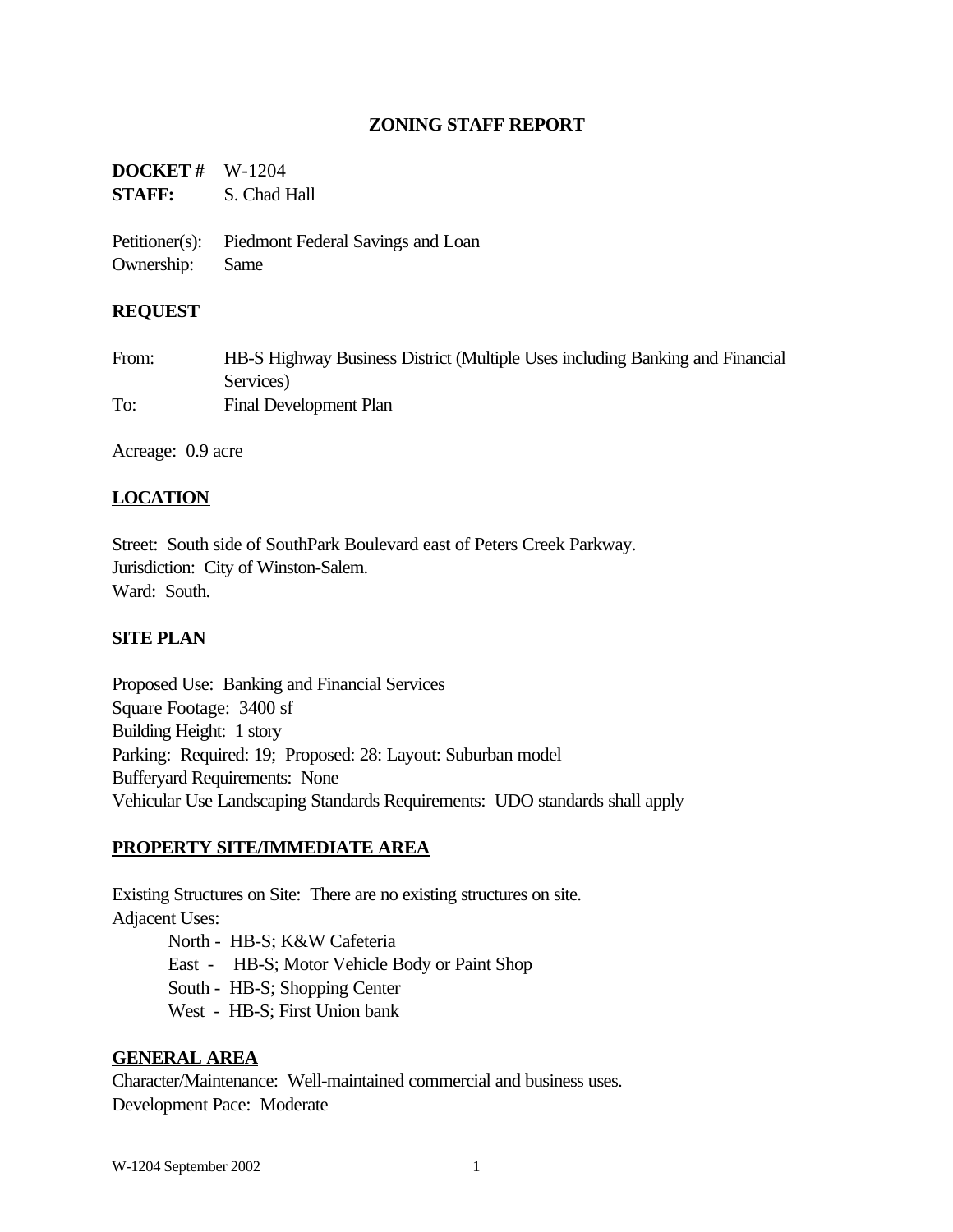### **TRANSPORTATION**

Direct Access to Site: South Park Boulevard; Peters Creek Parkway.

- Street Classification: South Park Boulevard a Collector Road; Peters Creek Parkway a Major Thoroughfare.
- Average Daily Traffic Count/Estimated Capacity at Level of Service D (Vehicles per Day): Traffic Counts along Peters Creek Parkway between Clemmonsville Road and Brewer Road: 19,000 / 46,000.

Sight Distance: Good

Interior Streets: Private

- Traffic Impact Study recommended: No. NOTE: Subject tract is already zoned for this use under the current HB-S (TWO PHASE) zoning. Otherwise, a Traffic Impact Study would be required.
- Connectivity of street network: Connections to two private drives are provided.
- Sidewalks: None existing; development proposes a sidewalk along the south side of South Park Boulevard.

Transit: Route 13 runs along South Park Boulevard and Peters Creek Parkway.

## **ANALYSIS**

The proposed final development plan is for Piedmont Federal Savings and Loan. The bank will have approximately 3,400 square feet and will be one story in height. Four drive-through lanes are proposed. Access to the site is through two existing private drives. Both drives were approved as part of the original rezoning petition. All of the outparcels and the shopping center site were interconnected with private drives to provide on-site connections between all uses on the property.

Staff would like to see sidewalk connections not only along Southpark Boulevard, but also along the western private drive in order to connect a sidewalk system from the proposed bank to the shopping center. This is a pedestrian connection that stands to benefit the overall shopping center concept. However, there are conflicts between the streetyard requirements and the feasibility of placing a sidewalk in this location, but there does appear to be room on the overall site plan to make adjustments to incorporate the sidewalk.

This Final Development Plan meets all conditions of the original rezoning petition.

## **STAFF RECOMMENDATION**

## Zoning: **APPROVAL.**

Site Plan: Staff certifies that **the site plan meets all code requirements**, and recommends the following conditions:

## **• PRIOR TO THE ISSUANCE OF GRADING PERMITS**

a. Developer shall have a stormwater management study submitted for review by the Public Works Department of the City of Winston-Salem. If required, an engineered